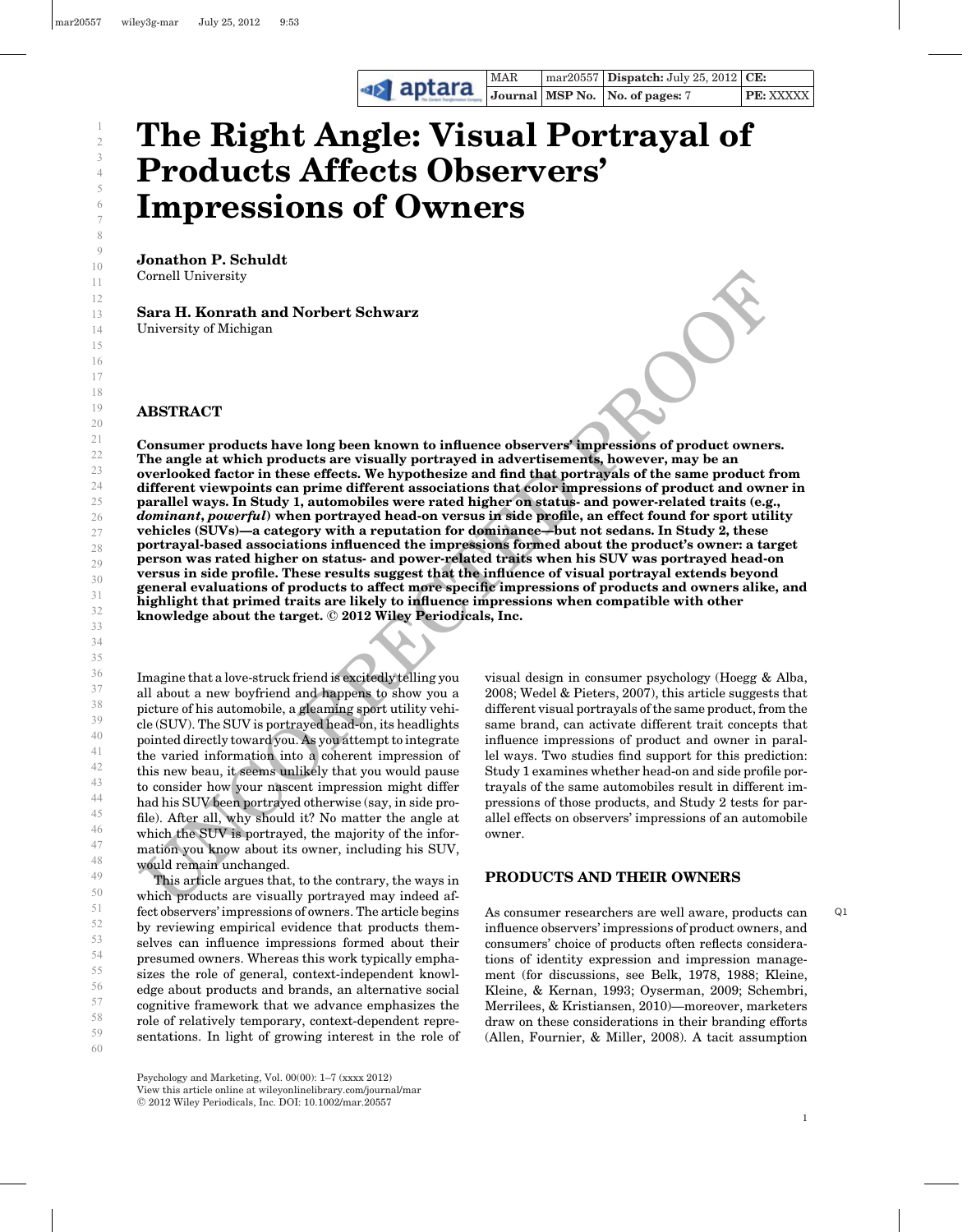1 2 3 4 5 6 7 8 9 10 11 12 13 14 15 16 17 18 19 20 21 in much of this work is that products and brands come with associated trait concepts and related knowledge, and that these associations themselves are relatively stable and context independent (Aaker, 1997; Allen, Fournier, & Miller, 2008; Fennis & Pruyn, 2007). Recent research in social and cognitive psychology, on the other hand, emphasizes the constructive and contextsensitive nature of knowledge representations (e.g., Schwarz, 2007; Smith & Semin, 2004; Wyer, 2008; Yeh & Barsalou, 2006); it highlights that even the representation of common objects, like a chair, varies markedly by context (Yeh & Barsalou, 2006). In this vein, we suggest that the *same* product from the *same* brand may prime distinct meanings and trait concepts depending on its visual portrayal, a variable that has been largely neglected in social, cognitive, and marketing research. Drawing on findings from social psychology and consumer research, we predict that even apparently mundane choices about visual portrayal, such as the angle at which to depict products, can foster different impressions of products and their owners alike.

## **VISUAL PORTRAYAL AND PRODUCT IMPRESSIONS**

27 28 29 30 31 32 33 34 35 36 37 38 39 40 41 42 43 44 45 46 47 48 49 50 51 52 interimental interimental control interimental control interimental control interimental control interimental interimental interimental interimental interimental interimental interimental interimental interimental interim Marketers routinely make decisions regarding how to portray products in visual advertisements, and yet, relatively little research has examined the effects of visual portrayal on product impressions. Suggestive findings come from research on the effects of verticality on judgment. For example, research finds that people are judged as more powerful when they are depicted higher in visual-spatial displays (Giessner & Schubert, 2007; Meier & Dionne, 2009; Schubert, 2005), and that products are evaluated more favorably when viewed from upward-looking or eye-level camera angles relative to downward-looking angles (Meyers-Levy & Peracchio, 1992). These effects are thought to reflect a learned association between height and superiority that functions as a heuristic, guiding impressions of people and objects. These and related findings (e.g., Peracchio & Meyers-Levy, 1994, 2005) suggest that concepts associated with the way a product or brand is visually portrayed—not simply concepts associated with a product or brand itself—can markedly affect impressions of products. Visual portrayal may matter most for products that reveal different features when viewed from different angles (cf. Kraft, 1987), features that may underlie the activation of different trait concepts, which in turn may differentially affect impressions.

53 54 55 56 57 58 59 60 Multiple lines of research suggest that the automobile is one such product. Research into anthropomorphic aspects of product perception demonstrates that consumers readily perceive faces in the fronts of automobiles, including specific facial structures such as "eyes" (e.g., headlights: Aggarwal & McGill, 2007; Ichikawa, Kanazawa, & Yamaguchi, 2011; Landwehr, McGill, & Herrmann, 2011; Windhager et al., 2008).

Moreover, humans show a tendency to think about products and people in parallel ways (Chandler & Schwarz, 2010), and research has long found associations between direct eye gaze and high status and power in human social interactions (cf. Chiao et al., 2008; Dovidio, Ellyson, Keating, Heltman, & Brown, 1988; Kleinke, 1986; Mignault & Chaudhuri, 2003). Building on these findings, if people readily perceive faces and direct eye gaze in the fronts of automobiles, then head-on portrayals of automobiles may facilitate impressions of high status and power for the automobile itself. Furthermore, since traits associated with products have been shown to color observers' impressions of owners (Fennis & Pruyn, 2007), these temporary, portrayal-based impressions may extend to the automobile's owner as well. If so, impressions of products and their owners are not merely a function of traits associated with a product *per se* but crucially depend on the product's visual portrayal, a point that—beyond its clear practical implications for marketers and visual communication—would carry theoretical implications for the prevailing view that the meaning of products and brands is relatively context independent and robust to such subtle manipulations.

# **TRAIT APPLICABILITY**

Although social cognition research suggests that subtle changes to the way that products are visually portrayed may activate distinct trait concepts capable of influencing impressions, it further suggests that the extent of their influence depends on their applicability to the target. For instance, when participants were unobtrusively primed with trait concepts before forming an impression of a person planning to sail across the Atlantic, traits that were highly compatible with this knowledge (e.g., "*adventurous,*" "*reckless*") affected impressions more so than did valence-matched traits that were less compatible (e.g., "*kind,*" "*hostile*": Higgins, Rholes, & Jones, 1977; for reviews, see Higgins, 1996; Wyer, 2008). Hence, it is unlikely that status and power concepts primed by head-on portrayals will affect impressions of all automobiles equally. Instead, their influence may be larger for automobiles with a preexisting reputation for dominance, such as SUVs (Vanderheiden, 2006), compared to automobiles without this reputation, such as sedans.

## **THE PRESENT WORK**

Building upon recent work showing that traits associated with products can influence impressions of their owners (Fennis & Pruyn, 2007), the present studies examine whether different visual portrayals (i.e., varying angles) of the *same product* (i.e., an automobile) will differentially affect the impressions formed about its owner (Study 2). To set the stage, we first consider whether these different visual portrayals can affect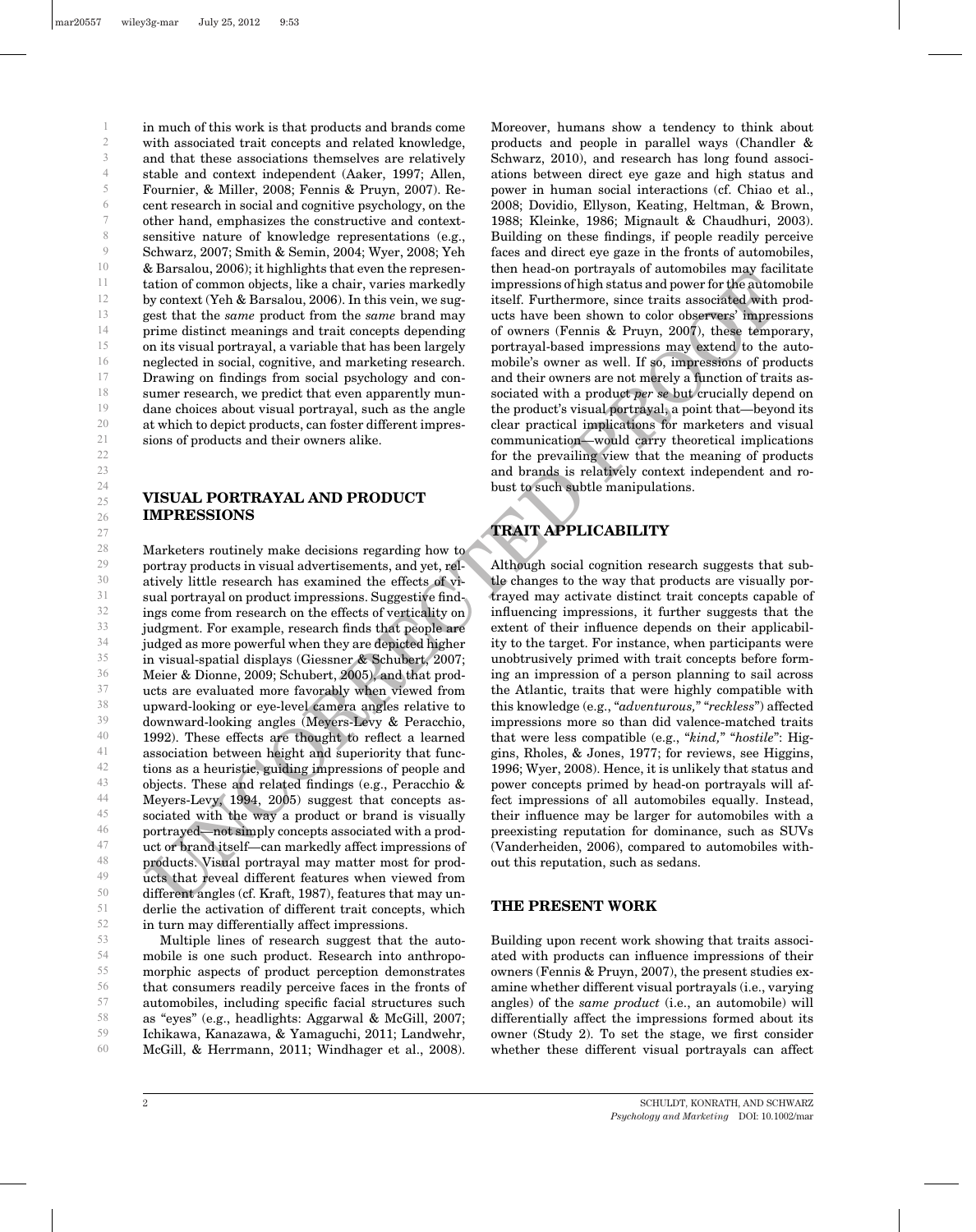impressions of the automobile itself (Study 1). Because these effects should be most pronounced when traits are highly applicable to the target, Study 1 examines the effect of visual portrayal on impressions of SUVs versus sedans. Given that SUVs have been stereotyped as dominant, unnecessarily large, and even aggressive (Vanderheiden, 2006), head-on portrayals are expected to heighten status- and power-related impressions of SUVs in particular. Study 2 then examines the influence of visual portrayal on status- and powerrelated impressions of an automobile owner. Holding the product constant, the owner is expected to receive higher status/power ratings when his SUV is portrayed head-on.

#### **STUDY 1**

### **Method**

22 23 24 25 26 27 28 29 30 31 32 33 34 35 36 37 38 39 40 neutron or stand pot notation and point in the second of the second of the second of the second of the second of the second of the second of the second of the second of the second of the second of the second of the second **Participants.** A total of  $N = 492$  participants were recruited for a study about "impressions of vehicles" using advertisements posted on the community Web site Craigslist.org in various U.S. cities. Two separate but similar experiments were conducted. One hundred and thirty-seven individuals participated in an earlier experiment (August–September, 2007) and 355 participated in a later experiment (March, 2008). The experiments used different automobile stimuli (see below) and were largely similar except for some slight differences in wording and measures (e.g., different filler items). Analyses were conducted on the combined sample, offering increased statistical power and inclusion of more automobile stimuli. Mean age of participants was approximately 37 years  $(SD = 13 \text{ years})$ ; over 80% reported having some college education and nearly half (49%) held a bachelors degree; women outnumbered men two to one, and nearly 80% reported Caucasian/European ancestry.

*Automobile Images.* Eight different automobiles, four sedans and four SUVs, were randomly selected from lists of the top 10 most researched models in their categories on the Kelley Blue Book Web site (www.kbb.com) during the year of the study.

Portrayal angle (head-on vs. side profile) and automobile type (SUV vs. sedan) were between-subjects factors in the experimental design. Participants in the earlier experiment viewed the Honda Pilot (SUV) or Honda Accord (sedan); those in the later experiment viewed the Chevy Tahoe, GMC Acadia, or Jeep Wrangler (SUVs), or the Acura TL, Toyota Corolla, or Toyota Camry (sedans). Kelley Blue Book's 360◦ viewing tool was used to generate head-on and side profile images of each automobile (see Figure 1 for example images).<sup>1</sup>

<sup>1</sup> For purposes of ecological validity, automobiles were presented in their original color (ranging from white, to gray, to burgundy).

*Procedure.* Participants consented, provided some personal background information, and then rated their randomly assigned automobile on various 7 point semantic differential scales. Four semantic pairs represented traits related to status and power (namely, *submissive–dominant*, *weak–strong*, *powerless–powerful*, and *feminine–masculine*); these ratings were averaged to form a composite variable, "status/power" ( $\alpha = 0.85$ ). Remaining semantic pairs were related to general favorability ratings of the automobile (namely, *undesirable–desirable*, *not stylish*– *stylish*, and *not sexy*–*sexy*) and were averaged to form a composite variable, "favorability" ( $\alpha = 0.80$ ). Whereas we expected visual portrayal of these products to uniquely influence status/power impressions because the fronts of automobiles contain dominance-related visual characteristics (e.g., "eyes") absent in side views, no effect on favorability was expected. The semantic differential scales were presented on a single page in a randomized order, with the automobile image appearing directly to the left of each rating scale to maintain image visibility throughout the ratings task. Finally, participants completed filler questions about their driving habits and were debriefed. The questionnaire typically took less than five minutes to complete.

# **RESULTS**

Collapsing across automobile models, the main analysis took the form of a 2 (portrayal angle: head-on vs. side profile)  $\times$  2 (automobile type: SUV vs. sedan) betweensubjects ANOVA. Given gender's association with status and power in society (Eagly, Wood, & Diekman, 2000), we tested whether gender significantly moderated any effect of portrayal angle on ratings. No such effects emerged and gender was dropped from the analysis  $(Fs < 1, ns)$ .

#### **Status- and Power-Related Trait Ratings**

Consistent with the main prediction, automobiles were rated significantly higher on status/power traits when depicted head-on  $(M = 4.23, SD = 1.17)$  compared to in side profile ( $M = 4.00$ , SD = 1.19),  $F(1, 473) = 6.02$ ,  $p = 0.02$ . In addition, SUVs were rated more highly than sedans on status/power traits overall  $(M = 4.45,$  $SD = 1.14$  vs.  $M = 3.74$ ,  $SD = 1.11$ ;  $F(1, 473) = 49.81$ ,  $p < 0.001$ , consistent with the SUV's reputation for dominance. Importantly, these main effects were qualified by a significant interaction between portrayal angle and automobile type  $(F (1, 473) = 5.35, p = 0.02)$ : whereas head-on portrayals increased the status/power ratings of SUVs ( $M = 4.71$ , SD = 1.08 vs.  $M = 4.22$ ,  $SD = 1.15; F(1, 249) = 11.91, p < 0.01$ , they did not influence the ratings of sedans  $(M = 3.75, SD = 1.05)$ vs.  $M = 3.73$ ,  $SD = 1.17$ ;  $F < 1$ , *ns*; Figure 2). Followup analyses examining whether the effect of depiction angle varied by specific SUV model found no evidence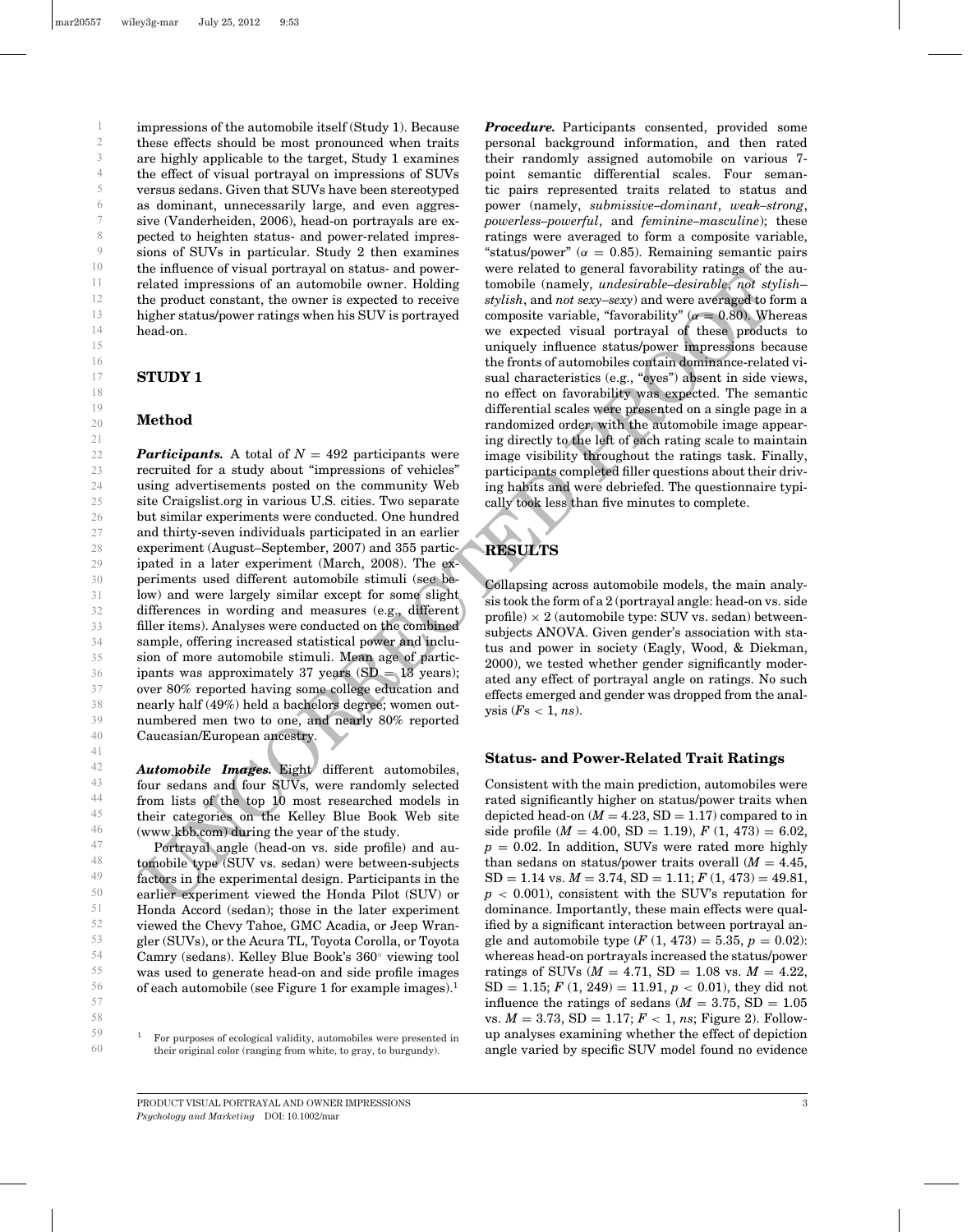

**Figure 1.** Example stimuli used in Study 1, a sedan (Acura TL) and an SUV (Chevy Tahoe), portrayed at different visual angles Q3 (head-on vs. side profile).



**Figure 2.** Graph displaying mean status/power ratings of the product as a function of portrayal angle and product type in Study 1. Error bars represent standard errors of the means.

for this (interaction  $F < 1$ , *ns*). Finally and as expected, no effects of visual portrayal on favorability emerged  $(Fs < 1, ns)$ .

# **DISCUSSION**

46 47 48 49 50 51 52 53 54 55 56 57 58 59 60 The finding that head-on portrayals of automobiles garnered higher status/power impressions extends the literature on visual marketing in several ways. First, it identifies a basic element of visual communication that can affect product impressions but has previously received little attention, namely head-on versus side profile portrayal angles. Compared to more unusual visual perspectives, such as steep camera angles (e.g., Meyers-Levy & Peracchio, 1992), viewers may be less likely to notice and correct for the influence of this variable when forming a judgment (Wilson & Brekke, 1994). Second, whereas consumer research into visual product presentations has typically assessed general evaluations, such as aesthetic appeal and product favorability (cf. Hoegg & Alba, 2008; Reber, Schwarz, & Winkielman, 2004),

these results suggest that visual portrayal can foster more specific product impressions as well, here related to status and power. Third, the choice of a head-on versus side portrayal angle had a stronger influence on impressions of SUVs. That is, angle only affected status and power ratings under conditions where these activated trait concepts were compatible with consumers' preexisting associations with the product (Vanderheiden, 2006). This echoes findings from numerous impression formation studies, in that concepts activated by the visual portrayals of products exerted their greatest effect when easily applicable and compatible with other knowledge about the target (Higgins, 1996; Wyer, 2008).

In light of these findings, Study 2 examined whether the differential associations evoked by head-on versus side profile portrayals of automobiles also colored impressions about automobile owners. Building on prior work suggesting that traits associated with products can influence impressions formed about owners (Fennis & Pruyn, 2007), our Study 1 findings suggest that how the product is portrayed—not just the product itself may matter for these impressions, given that the same product (an SUV) evoked different impressions as a function of its visual portrayal. In short, might an SUV owner be perceived differently depending on a variable as mundane as whether his SUV is facing forward or to the side?

# **STUDY 2**

To examine whether different visual portrayals of products can affect impressions of owners, participants completed a laboratory experiment in which they read a brief description of a target person (Adam), viewed a couple of pictures from his daily life which included a picture of his SUV, and reported their impressions of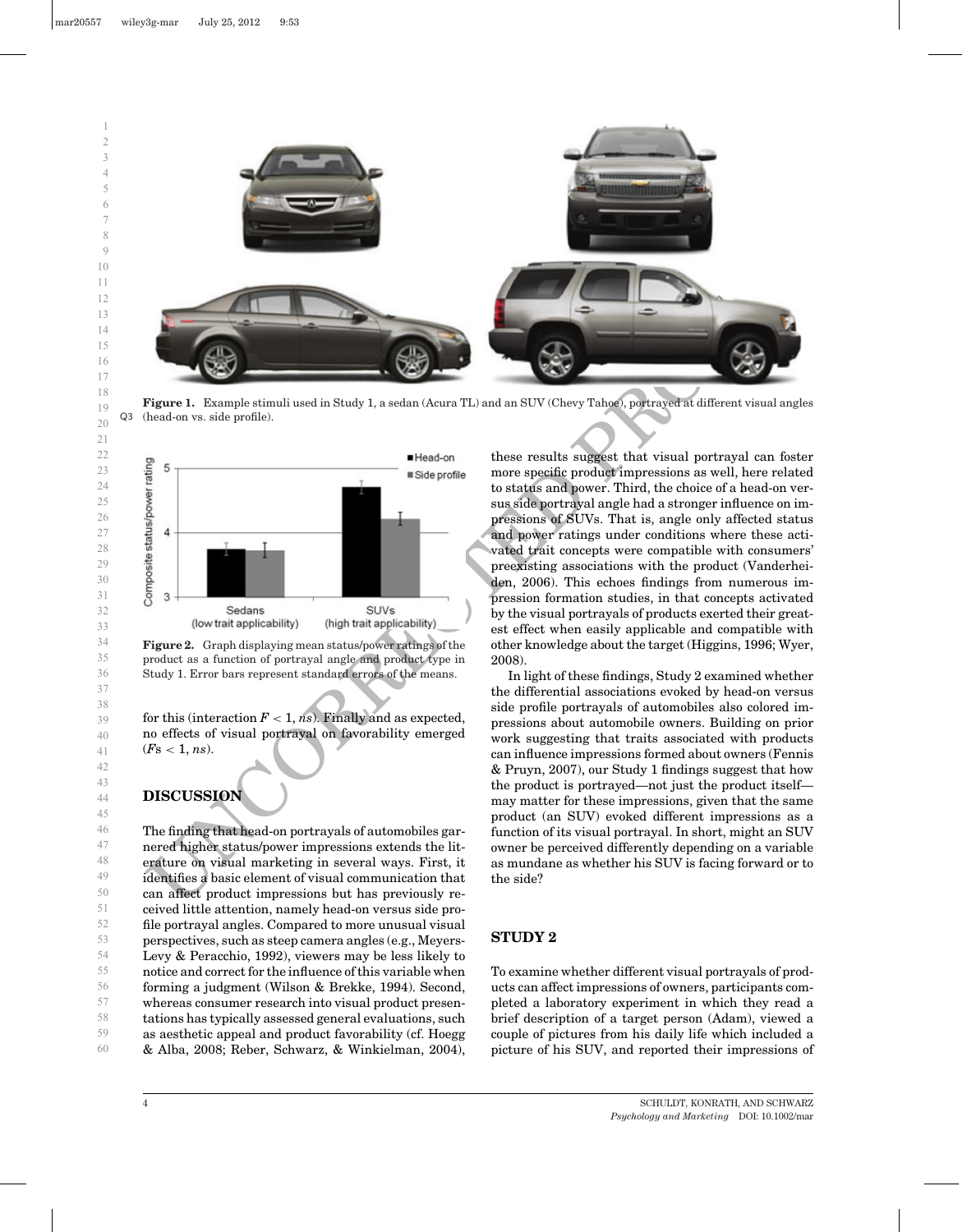him. Only the SUV's portrayal angle was manipulated. Given that head-on SUVs activated status and power concepts in Study 1 and that primed trait concepts can affect impression formation in person perception (e.g., Higgins, Rholes, & Jones 1977; Srull & Wyer, 1979), we expected participants to rate the target higher on status- and power-related traits when his SUV was portrayed head-on.

#### **Participants**

One hundred and six students from the introductory psychology subject pool at a large Midwestern university participated in this lab experiment in exchange for partial course credit; 64 were female, 32 were male, and 10 did not report their gender.

#### **Procedure**

Participants were told they would complete a series of unrelated tasks, including one on impression formation. Participants consented, provided some background information, and then read the following bio-sketch:

**Participants**<br> **Participants**<br> **Participants**<br> **Participants**<br> **DEVA** costing for the different of an one six students from the introductor<br>
DEVA costing for the different insurface and participants on the six students a Adam grew up in Wilmington, Delaware, and he graduated from the University of Arizona with a business degree in 2004. While he was still an undergraduate, Adam was recruited by a mid-sized computer software firm based in Chicago, where he has worked ever since. Adam typically works full-time (approximately 45 hours) during the week (Monday to Friday), and he occasionally works on the weekends when necessary. In his free time, Adam enjoys watching Alfred Hitchcock movies, cooking, and hiking. During the winter season, Adam spends his vacation time skiing in the western states of Colorado and Wyoming.

42 43 44 45 46 47 48 49 50 51 52 *Automobile Images.* Beneath this description were two black-and-white "snapshots from Adam's everyday life." One photo showed his apartment building. The other photo showed his automobile, an SUV (namely, the 2007 Ford Expedition), which served as the critical manipulation: participants were randomly assigned to view either a head-on or side profile (facing right) image of the automobile. The descriptions were identical in every other respect. The SUV image was presented last, directly above the rating scales, to maintain image visibility throughout the ratings task.

53 54 55 56 57 58 59 60 *Trait Ratings.* Participants rated their impressions of Adam on 7-point scales  $(1 = not at all; 7 = very$ much) featuring six status- and power-related traits. Three traits were carried over from Study 1 (*dominant*, *powerful*, and *masculine*); the others (*hardworking*, *professional*, and *serious*) were included to capture additional status/power traits relevant to the (businessprofessional) context conveyed in the bio-sketch. We predicted that Adam would be perceived as higher status/power when his SUV was portrayed head-on.

## **RESULTS**

As in Study 1, gender did not moderate any effect of portrayal angle on impressions and was dropped from the analysis  $(Fs < 1, ns)$ .

The main analysis took the form of a one-way ANOVA testing for the effect of visual portrayal (headon vs. side profile) on the six status- and power-related ratings, which we averaged to create a composite variable, "status/power" ( $\alpha = 0.73$ ). Consistent with our hypothesis, Adam received higher status/power ratings when his SUV was depicted head-on  $(M = 5.30; SD)$  $= 0.63$ ) rather than in side profile ( $M = 5.03$ ; SD  $=$ 0.63);  $F(1, 104) = 4.74$ ,  $p = 0.03$ , for the main effect of portrayal angle. Thus, head-on portrayals heightened perceptions of status and power for both the product (Study 1) and its owner (Study 2).

# **DISCUSSION**

The present findings extend work showing that traits associated with different products can affect observers' impressions of their owners (e.g., Fennis & Pruyn, 2007) by demonstrating that traits associated with *different portrayals* of the *same product* matter as well. Holding all other information constant, the owner of an SUV was rated higher on status- and power-related traits when his SUV was portrayed head-on versus in side profile. Thus, the prevailing view that products and brands carry relatively stable associated traits appears to be oversimplified; instead, the meaning of products may shift with subtle context manipulations, such as portrayal angle in visual communications, resulting in different impressions formed about product owners.

## **GENERAL DISCUSSION AND CONCLUSION**

Together, results from these two experiments contribute to the literatures on visual representation in consumer judgment, product anthropomorphism, and person perception by demonstrating that merely portraying one side of a product versus another can facilitate different impressions of products and owners alike. In Study 1, SUVs were rated higher on a composite measure of traits related to status and power when those SUVs were portrayed head-on versus in side profile. This observation is consistent with the tendency to see faces in the fronts of automobiles (Windhager et al., 2008) and the relationship between direct eye gaze and dominance in human interactions (cf. Kleinke, 1986). That the effect was only observed for SUVs and not sedans is compatible with the general observation that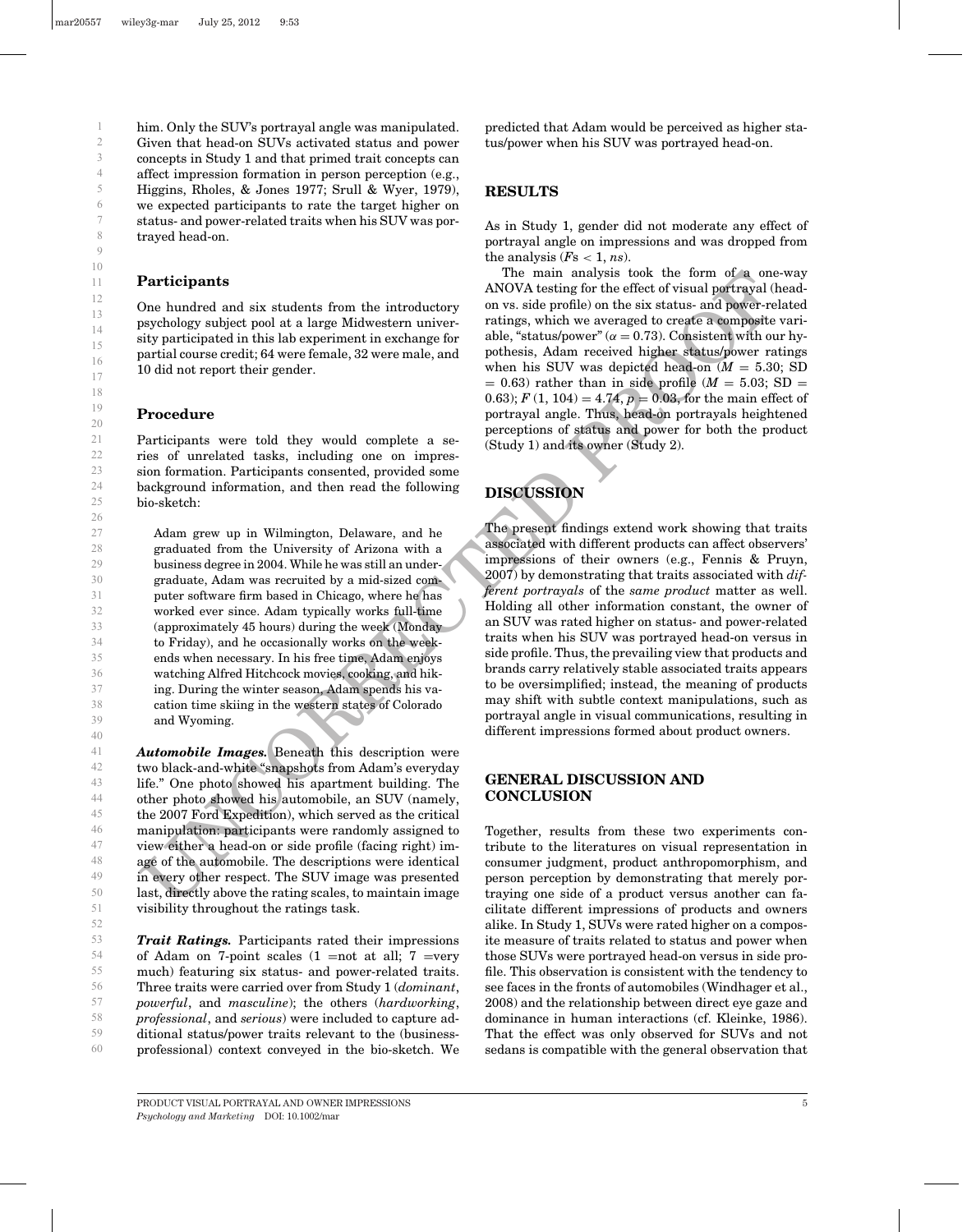1 2 3 4 5 6 7 8 9 10 11 12 13 14 15 16 17 18 19 20 primed concepts exert more influence when they are readily compatible with existing information about the target (Higgins, 1996; Wyer, 2008), facilitated by SUVs' widely-held reputation for dominance (Vanderheiden, 2006). In Study 2, the influence of portrayal angle extended to the owner of an SUV, who was rated higher on status- and power-related traits when his SUV was portrayed head-on. These findings suggest that the associations brought to mind by products and brands are highly sensitive to subtle and mundane context manipulations and influenced by variables that themselves may appear to be "content free," such as the angle at which a product is portrayed in visual media. Such effects may seem surprising from the standpoint of rational information processing models given that the product itself, the target person, and the social context in which it was presented remained constant across conditions; however, such effects can often be predicted on the basis of metaphors (e.g., "staring you down") grounded in the social world (cf. Barsalou, 2008).

21 22 23 24 25 26 27 28 29 30 31 32 33 34 35 36 37 38 39 40 41 42 43 may scantate to some both moniton the total samples in the control of the sole of the samples of the samples of the samples of the samples of the samples in the reaction for the samples in the reaction for the samples in Whereas prior work in visual marketing has typically examined general evaluations, the present findings highlight that very basic visual marketing decisions can carry consequences for specific impressions as well. As marketplaces become increasingly transacted in complex online environments, illuminating the role of visual marketing cues in the consumer experience is increasingly critical (e.g., Darley, 2010); and for companies seeking to foster more specific impressions in order to remain competitive, we suggest that greater attention to trait–context congruence may allow for more nuanced predictions regarding the influence of visual portrayal on product impressions. For instance, as previously discussed, verticality is thought to cue superiority, with research finding that upward-looking visual angles increase ratings of favorability (Meyers-Levy & Peracchio, 1992). An emphasis on trait–context consistency suggests that these effects should be more pronounced for traits closely associated with the verticality metaphor (e.g., powerful) and among products to which those traits are easily applied (e.g., high-status goods). Future research may fruitfully address such predictions.

44 45 46 47 48 49 50 51 52 53 54 55 56 57 58 59 60 In the present work, we focused on the product category of automobiles because of the category's prominence and because different portrayal angles of automobiles were expected to differentially activate the status/power traits examined here. However, these findings are likely relevant to other product categories as well. Given that people readily see faces where they do not exist (Epley, Waytz, & Cacioppo, 2007), any number of products in the marketplace with vaguely face-like features—from houses to wristwatches and smartphones—may be judged differently depending on portrayal angle. Yet importantly, as our findings suggest, it is unlikely that all products will be perceived as having higher status/power when portrayed head-on. Just as direct eye gaze may prime dominance when it comes from a military commander but not an infant, consumers' preexisting knowledge about products is

likely to matter. For example, head-on depictions may increase status/power impressions of exclusive luxury watches (e.g., a \$28,000 Patek Philippe) but not of their less-expensive counterparts (e.g., a \$28 Timex).

There are some limitations to the present work. Participants were not representative of the consumer public, given that both samples were predominantly white, female, and college educated. In addition, these data do not speak to the presumed mediating process for these effects, that is, the perception of metaphorical eye gaze in the fronts of automobiles. Although the present effects on status and power impressions converge with previous findings to suggest metaphorical eye gaze as a likely mediator (cf. Kleinke, 1986; Windhager et al., 2008), future research employing direct measures of the mediating process (e.g., Ichikawa, Kanazawa, & Yamaguchi, 2011) or diagnostic situational manipulations (e.g., anthropomorphic priming) is required to rule out alternative mechanisms (e.g., that forward-facing objects with motor capabilities prime status/power because they can collide with and injure the self).

More generally, these findings highlight a shortcoming of information processing models that have traditionally focused on verbal as opposed to visual stimuli even though print advertisements commonly contain both types of information (Wyer, Hung, & Jiang, 2008). This focus on verbal information processing may miss how meaning shifts with visual representation. Although the influence of visual variables has long been recognized in the interpretive tradition of consumer research (for a discussion, see Allen, Fournier, & Miller, 2008), visual variables need more attention in information processing experiments as well.

#### **REFERENCES**

- Aaker, J. L. (1997). Dimensions of brand personality. Journal of Marketing Research, 34, 347–356.
- Aggarwal, P., & McGill, A. L. (2007). Is that car smiling at me? Schema congruity as a basis for evaluating anthropomorphized products. Journal of Consumer Research, 34, 468–479.
- Allen, C. T., Fournier, S., & Miller, F. (2008). Brands and their meaning makers. In C. P. Haugtvedt, P. Herr, & F. R. Kardes (Eds.), Handbook of consumer psychology (pp. 781–822). New York: Psychology Press.
- Barsalou, L. W. (2008). Grounded cognition. Annual Review of Psychology, 59, 617–645.
- Belk, R. W. (1978). Assessing the effects of visible consumption on impression formation. Advances in Consumer Research, 5, 39–47.
- Belk, R. W. (1988). Possession and the extended self. Journal of Consumer Research, 15, 139–168.
- Chandler, J., & Schwarz, N. (2010). Use does not wear ragged the fabric of friendship: Thinking of objects as alive makes people less willing to replace them. Journal of Consumer Psychology, 20, 138–145.
- Chiao, J. Y., Adams, Jr., R. B., Tse, P. U., Lowenthal, W. T., Richeson, J. A., & Ambady, N. (2008). Knowing who's boss: fMRI and ERP investigation of social dominance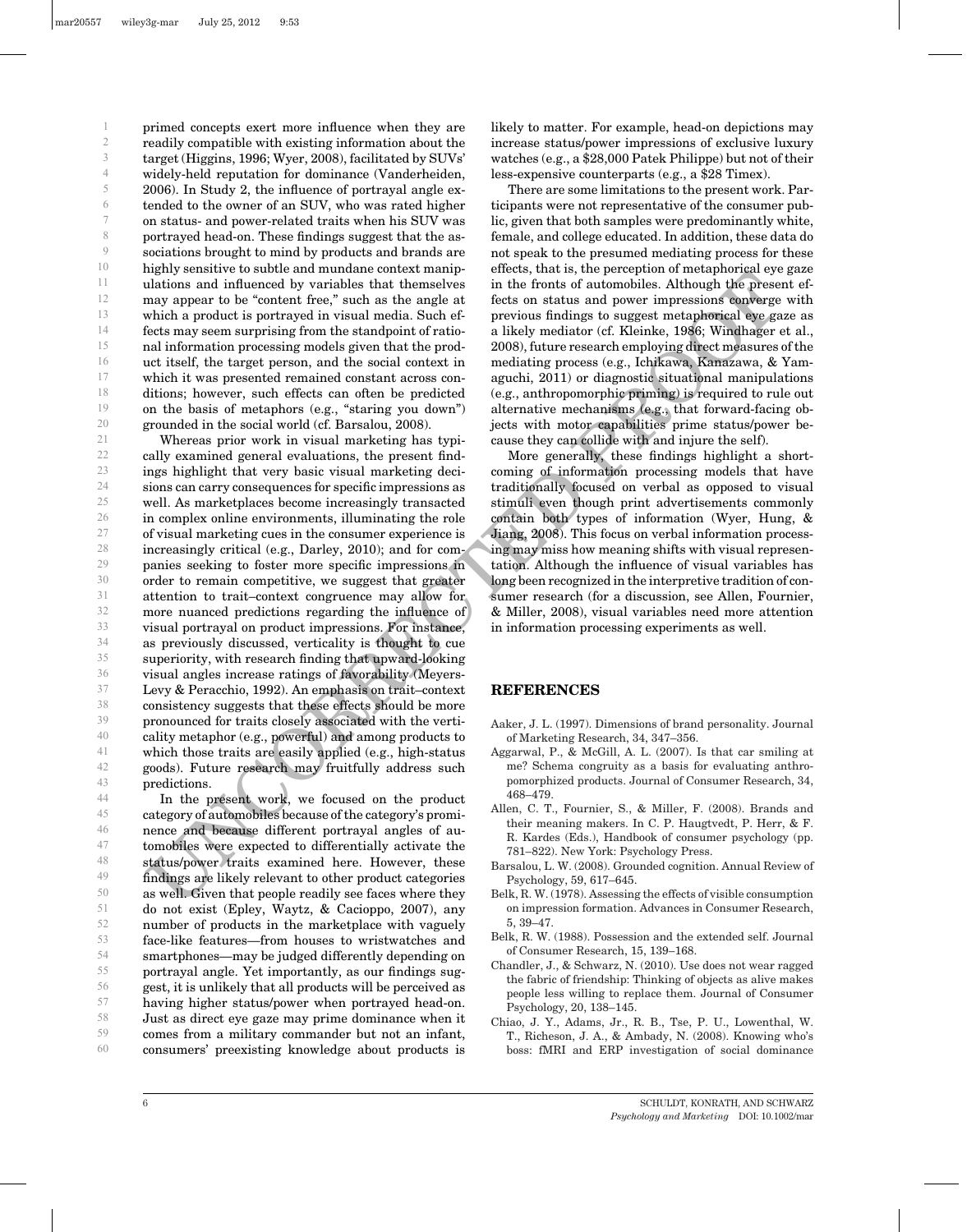|    | perception. Group Processes and Intergroup Relations, 11,<br>$201 - 214.$                                                | Oyserman, D. (2009). Identity-based motivation: Im<br>tions for action-readiness, procedural-readiness, and |
|----|--------------------------------------------------------------------------------------------------------------------------|-------------------------------------------------------------------------------------------------------------|
|    | Darley, W. K. (2010). Guest editorial: The interaction of online                                                         | sumer behavior. Journal of Consumer Psychology, 19,                                                         |
|    | technology and the consumer shopping experience. Psychol-                                                                | 260.                                                                                                        |
|    | ogy & Marketing, 27, 91–93.                                                                                              | Peracchio, L. A., & Meyers-Levy, J. (1994). How ambig                                                       |
|    | Dovidio, J. F., Ellyson, S. L., Keating, C. F., Heltman, K.,                                                             | cropped objects in ad photos can affect product evalua                                                      |
|    | & Brown, C. E. (1988). The relationship of social power                                                                  | Journal of Consumer Research, 21, 190-204.                                                                  |
|    | to visual displays of dominance between men and women.                                                                   | Peracchio, L. A., & Meyers-Levy, J. (2005). Using sty                                                       |
|    | Journal of Personality and Social Psychology, 54, 233-242.                                                               | properties of ad pictures to communicate with consu                                                         |
|    | Eagly, A. H., Wood, W., & Diekman, A. (2000). Social role the-                                                           | Journal of Consumer Research, 32, 29–40.                                                                    |
|    | ory of sex differences and similarities: A current appraisal.                                                            | Reber, R., Schwarz, N., & Winkielman, P. (2004). Proce                                                      |
|    | In T. Eckes & H. M. Trautner (Eds.), The developmental                                                                   | fluency and aesthetic pleasure: Is beauty in the perce                                                      |
|    | social psychology of gender (pp. 123–174). Mahwah, NJ:                                                                   | processing experience? Personality and Social Psych                                                         |
|    | Erlbaum.                                                                                                                 | Review, 8, 364-382.                                                                                         |
|    | Epley, N., Waytz, A., & Cacioppo, J. T. (2007). On seeing hu-                                                            | Schembri, S., Merrilees, B., & Kristiansen, S. (2010). I                                                    |
|    | man: A three-factor theory of anthropomorphism. Psycho-                                                                  | consumption and narrative of the self. Psychology &                                                         |
|    | logical Review, 114, 864-886.                                                                                            | keting, 27, 623–637.                                                                                        |
|    | Fennis, B. M., & Pruyn, A. T. H. (2007). You are what you                                                                | Schubert, T. W. (2005). Your highness: Vertical positio                                                     |
|    | wear: Brand personality influences on consumer impres-                                                                   | perceptual symbols of power. Journal of Personality                                                         |
|    | sion formation. Journal of Business Research, 60, 634–639.                                                               | Social Psychology, 89, 1-21.                                                                                |
|    | Giessner, S. R., & Schubert, T. W. (2007). High in the hierar-                                                           | Schwarz, N. (2007). Attitude construction: Evaluation in                                                    |
|    | chy: How vertical location and judgments of leaders' power                                                               | text. Social Cognition, 25, 638-656.                                                                        |
|    | are interrelated. Organizational Behavior and Human De-                                                                  | Smith, E. R., & Semin, G. R. (2004). Socially situated of                                                   |
|    | cision Processes, 104, 30-44.                                                                                            | tion: Cognition in its social context. In M. P. Zanna                                                       |
|    | Higgins, E. T., Rholes, W. S., & Jones, C. R. (1977). Category                                                           | Advances in experimental social psychology (pp. 53-                                                         |
|    | accessibility and impression formation. Journal of Experi-                                                               | San Diego, CA: Elsevier Academic Press.                                                                     |
|    | mental Social Psychology, 13, 141-154.                                                                                   | Srull, T. K., & Wyer, R. S. (1979). The role of category a                                                  |
|    | Higgins (1996). Knowledge activation: Accessibility, applica-                                                            | sibility in the interpretation of information about per                                                     |
|    | bility, and salience. In E. T. Higgins & A. W. Kruglanski                                                                | Some determinants and implications. Journal of Pers                                                         |
| Q4 | (Eds.), Social psychology: Handbook of basic principles (pp.                                                             | ity and Social Psychology, 37, 1660–1672.                                                                   |
|    | 133-168). New York: Guilford Press.                                                                                      | Vanderheiden, S. (2006). Assessing the case against the<br>Environmental Politics, 15, 23-40.               |
|    | Hoegg, J., & Alba, J. W. (2008). A role for aesthetics in con-<br>sumer psychology. In C. P. Haugtvedt, P. Herr, & F. R. | Wedel, M., & Pieters, R. (Eds.). (2007). Visual marketing:                                                  |
|    | Kardes (Eds.), Handbook of consumer psychology (pp. 733–                                                                 | attention to action. New York: Psychology Press.                                                            |
|    | 754). New York: Psychology Press.                                                                                        | Wilson, T. D., & Brekke, N. (1994). Mental contain                                                          |
|    | Ichikawa, H., Kanazawa, S., & Yamaguchi, M. K. (2011). Find-                                                             | tion and mental correction: Unwanted influences on                                                          |
|    | ing a face in a face-like object. Perception, 40, 500–502.                                                               | ments and evaluations. Psychological Bulletin, 116,                                                         |
|    | Kleine, R., Kleine, S., & Kernan, J. (1993). Mundane consump-                                                            | 142.                                                                                                        |
|    | tion and the self: A social identity perspective. Journal of                                                             | Windhager, S. W., Slice, D. E., Schaefer, K., Oberzauche                                                    |
|    | Consumer Psychology, 2, 209–235.                                                                                         | Thorstensen, T., & Grammer, K. (2008). Face to face                                                         |
|    | Kleinke, C. L. (1986). Gaze and eye contact: A research review.                                                          | perception of automotive designs. Human Nature, 19,                                                         |
|    | Psychological Bulletin, 100, 78-100.                                                                                     | 346.                                                                                                        |
|    | Kraft, R. N. (1987). The influence of camera angle on com-                                                               | Wyer, R. S. (2008). The role of knowledge accessibility in                                                  |
|    | prehension and retention of pictorial events. Memory and                                                                 | tion and behavior: Implications for consumer inform                                                         |
|    | Cognition, 15, 291-307.                                                                                                  | processing. In C. P. Haugtvedt, P. Herr, & F. R. K                                                          |
|    | Landwehr, J. R., McGill, A. L., & Herrmann, A. (2011). It's                                                              | (Eds.), Handbook of consumer psychology (pp. 31-76)                                                         |
|    | got the look: The effect of friendly and aggressive "facial"                                                             | York: Psychology Press.                                                                                     |
|    | expressions on product liking and sales. Journal of Market-                                                              | Wyer, R. S., Hung, I. W., & Jiang, Y. (2008). Visual and                                                    |
|    | ing, $75, 132 - 146$ .                                                                                                   | bal processing strategies in comprehension and judge                                                        |
|    | Meier, B. P., & Dionne, S. (2009). Downright sexy: Vertical-                                                             | Journal of Consumer Psychology, 18, 244-257.                                                                |
|    | ity, implicit power, and perceived physical attractiveness.                                                              | Yeh, W., & Barsalou, L. W. (2006). The situated n                                                           |
|    | Social Cognition, 27, 883-892.                                                                                           | of concepts. American Journal of Psychology, 119,                                                           |
|    | Meyers-Levy, J., & Peracchio, L. A. (1992). Getting an angle                                                             | 384.                                                                                                        |
|    | in advertising: The effect of camera angle on product eval-                                                              |                                                                                                             |
|    | uations. Journal of Marketing Research, 29, 454-461.                                                                     |                                                                                                             |
|    | Mignault, A., & Chaudhuri, A. (2003). The many faces of a<br>neutral face: Head tilt and perception of dominance and     | Correspondence regarding this article should be ser<br>Jonathon P. Schuldt, Department of Communication, Co |
|    | emotion. Journal of Nonverbal Behavior, 27, 111-132.                                                                     | University, Ithaca, NY 14850 (jps56@cornell.edu).                                                           |
|    |                                                                                                                          |                                                                                                             |
|    |                                                                                                                          |                                                                                                             |
|    |                                                                                                                          |                                                                                                             |

- Oyserman, D. (2009). Identity-based motivation: Implicafor action-readiness, procedural-readiness, and coner behavior. Journal of Consumer Psychology, 19, 250–
- io, L. A., & Meyers-Levy, J. (1994). How ambiguous bed objects in ad photos can affect product evaluations. nal of Consumer Research, 21, 190-204.
- io, L. A., & Meyers-Levy, J. (2005). Using stylistic erties of ad pictures to communicate with consumers. nal of Consumer Research, 32, 29-40.
- R., Schwarz, N., & Winkielman, P. (2004). Processing get are all aesthetic pleasure: Is beauty in the perceiver's essing experience? Personality and Social Psychology ew. 8, 364–382.
- ori, S., Merrilees, B., & Kristiansen, S. (2010). Brand amption and narrative of the self. Psychology & Marketing, 27, 623–637.
- rt, T. W. (2005). Your highness: Vertical positions as eptual symbols of power. Journal of Personality and al Psychology, 89, 1–21.
- z, N. (2007). Attitude construction: Evaluation in con-Social Cognition, 25, 638-656.
- E. R., & Semin, G. R. (2004). Socially situated cogni-Cognition in its social context. In M. P. Zanna (Ed.), ances in experimental social psychology (pp. 53–117). Diego, CA: Elsevier Academic Press.
- K., & Wyer, R. S. (1979). The role of category accesty in the interpretation of information about persons: e determinants and implications. Journal of Personalnd Social Psychology, 37, 1660–1672.
- heiden, S. (2006). Assessing the case against the SUV. ronmental Politics, 15, 23-40.
- M., & Pieters, R. (Eds.). (2007). Visual marketing: From ation to action. New York: Psychology Press.
- T. D., & Brekke, N. (1994). Mental contaminaand mental correction: Unwanted influences on judgts and evaluations. Psychological Bulletin, 116, 117–
- ger, S. W., Slice, D. E., Schaefer, K., Oberzaucher, E., stensen, T., & Grammer, K. (2008). Face to face: The eption of automotive designs. Human Nature, 19, 331–
- $\mathbb{R}$ . S. (2008). The role of knowledge accessibility in cogniand behavior: Implications for consumer information essing. In C. P. Haugtvedt, P. Herr, & F. R. Kardes .), Handbook of consumer psychology (pp. 31–76). New : Psychology Press.
- . S., Hung, I. W., & Jiang, Y. (2008). Visual and verbarocessing strategies in comprehension and judgment. nal of Consumer Psychology, 18, 244-257.
- ., & Barsalou, L. W. (2006). The situated nature ncepts. American Journal of Psychology, 119, 349-

ondence regarding this article should be sent to: Ion P. Schuldt, Department of Communication, Cornell sity, Ithaca, NY 14850 (jps56@cornell.edu).